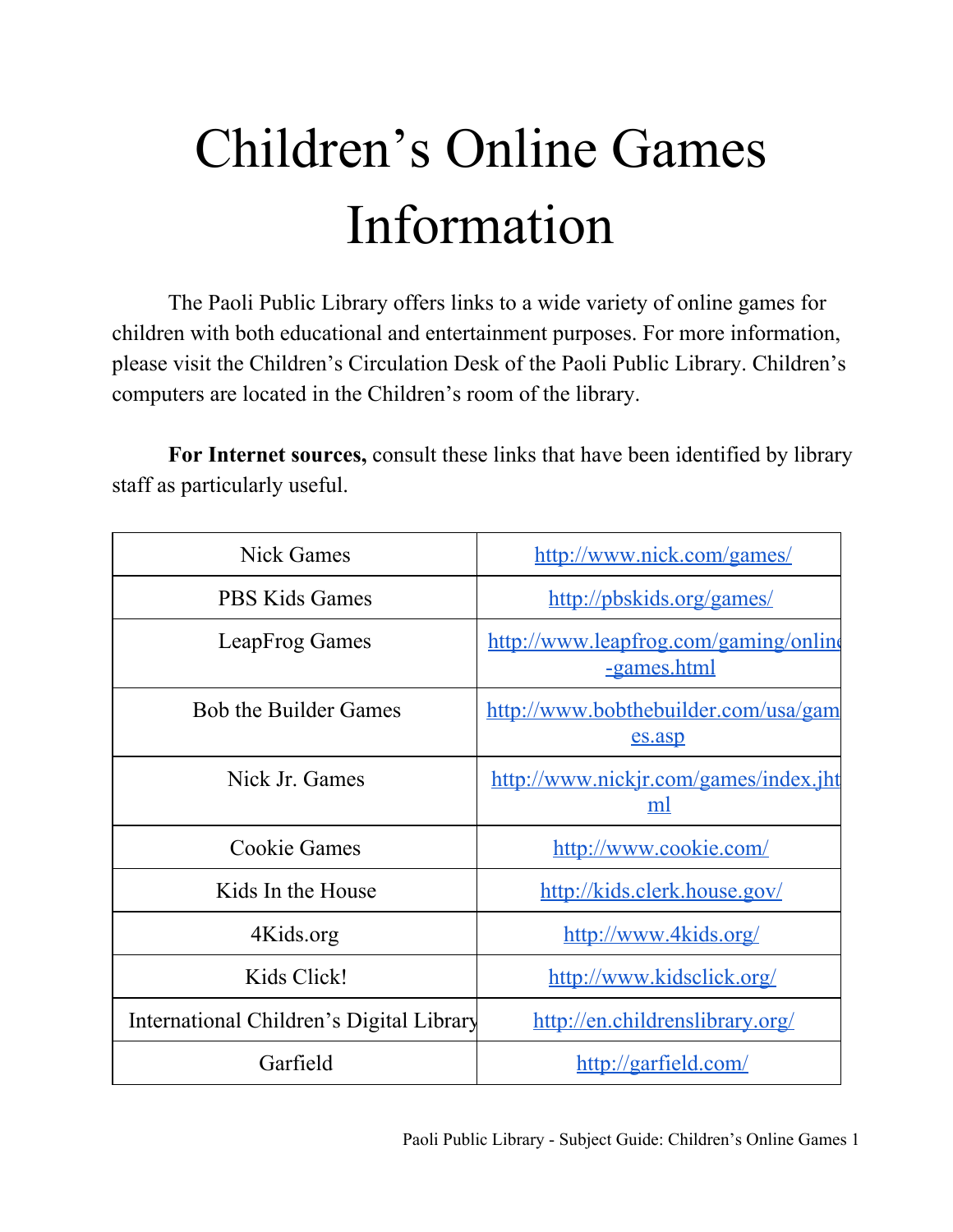| <b>Fisher Price Games</b>                    | http://www.fisher-price.com/en_US/ga<br>mesandactivities/onlinegames/index.htn |
|----------------------------------------------|--------------------------------------------------------------------------------|
| Science Kidz                                 | http://www.sciencekids.co.nz/gamesacti<br>vities.html                          |
| Game On                                      | https://sites.google.com/site/gameonlear<br>ning/home                          |
| <b>Super Text Twist</b>                      | http://www.shockwave.com/gamelandin<br>g/texttwist.jsp#NONE                    |
| Arcademic Skill Builders                     | http://www.arcademicskillbuilders.com                                          |
| The Problem Site                             | http://www.theproblemsite.com/default.<br>asp                                  |
| <b>Ghost Blasters</b>                        | http://www.oswego.org/ocsd-web/gam<br>es/Ghostblasters1/gbcd.html              |
| Gamequarium                                  | http://www.gamequarium.com/math.ht<br>m                                        |
| Grammar Ninja                                | http://www.kwarp.com/portfolio/gramm<br><u>arninja.html</u>                    |
| FreeRice.com                                 | http://freerice.com/                                                           |
| <b>Taking It Global Games</b>                | http://www.tigweb.org/games/                                                   |
| <b>Grammar Blast</b>                         | http://www.eduplace.com/kids/hme/k 5<br>/quizzes/                              |
| <b>Education Place</b>                       | http://www.eduplace.com/kids/index.js<br>$\mathbf{p}$                          |
| World Food Program: Students and<br>Teachers | http://www.wfp.org/students-and-teach<br>ers/students/fun-and-learn            |
| Shape It Up                                  | http://www.kineticcity.com/mindgames.<br>warper/                               |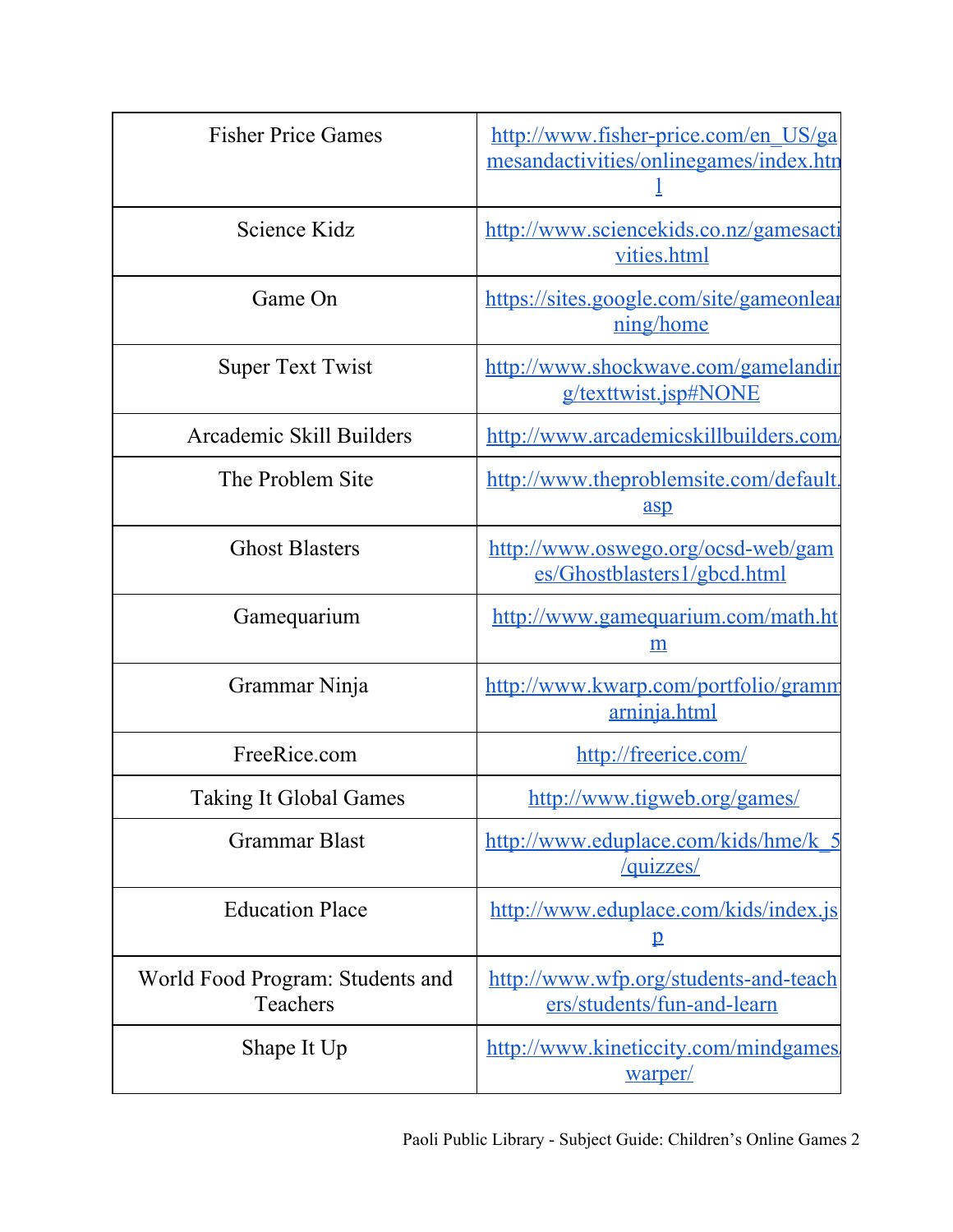| <b>Grammar Practice Park</b>    | http://www.harcourtschool.com/menus/<br>preview/harcourt language/grammar pa<br>rk.html |
|---------------------------------|-----------------------------------------------------------------------------------------|
| Learn English: Games            | http://learnenglish.britishcouncil.org/en<br>games                                      |
| <b>Scholastic Games</b>         | http://teacher.scholastic.com/activities/a<br>dventure/                                 |
| <b>Playing History</b>          | http://playinghistory.org/                                                              |
| <b>History Channel: Games</b>   | http://www.history.com/games/                                                           |
| Fling the Teacher               | http://www.schoolhistory.co.uk/games/<br>fling/                                         |
| <b>School History: Games</b>    | http://www.schoolhistory.co.uk/games/                                                   |
| Scavenger Hunt Through History  | http://www.pbs.org/wnet/historyofus/to<br>ols/scavenger/game2 flash.html                |
| National Geographic Kids: Games | http://kids.nationalgeographic.com/kids/<br>games/geographygames/                       |
| Owl and Mouse                   | http://www.yourchildlearns.com/online-<br>nteractive-maps.htm                           |
| Traveler IQ Challenge           | http://www.travelpod.com/traveler-iq/ga<br>me1                                          |
| GeoSense                        | http://www.geosense.net/                                                                |
| <b>Smarty Games</b>             | http://www.smartygames.com/                                                             |
| <b>Planet In Action</b>         | http://www.planetinaction.com/playlist.<br><u>htm</u>                                   |
| Dare to Compare                 | http://nces.ed.gov/nceskids/eyk/index.a<br>sp?flash=false                               |
| <b>Brain Bashers</b>            | http://www.brainbashers.com/index.asp                                                   |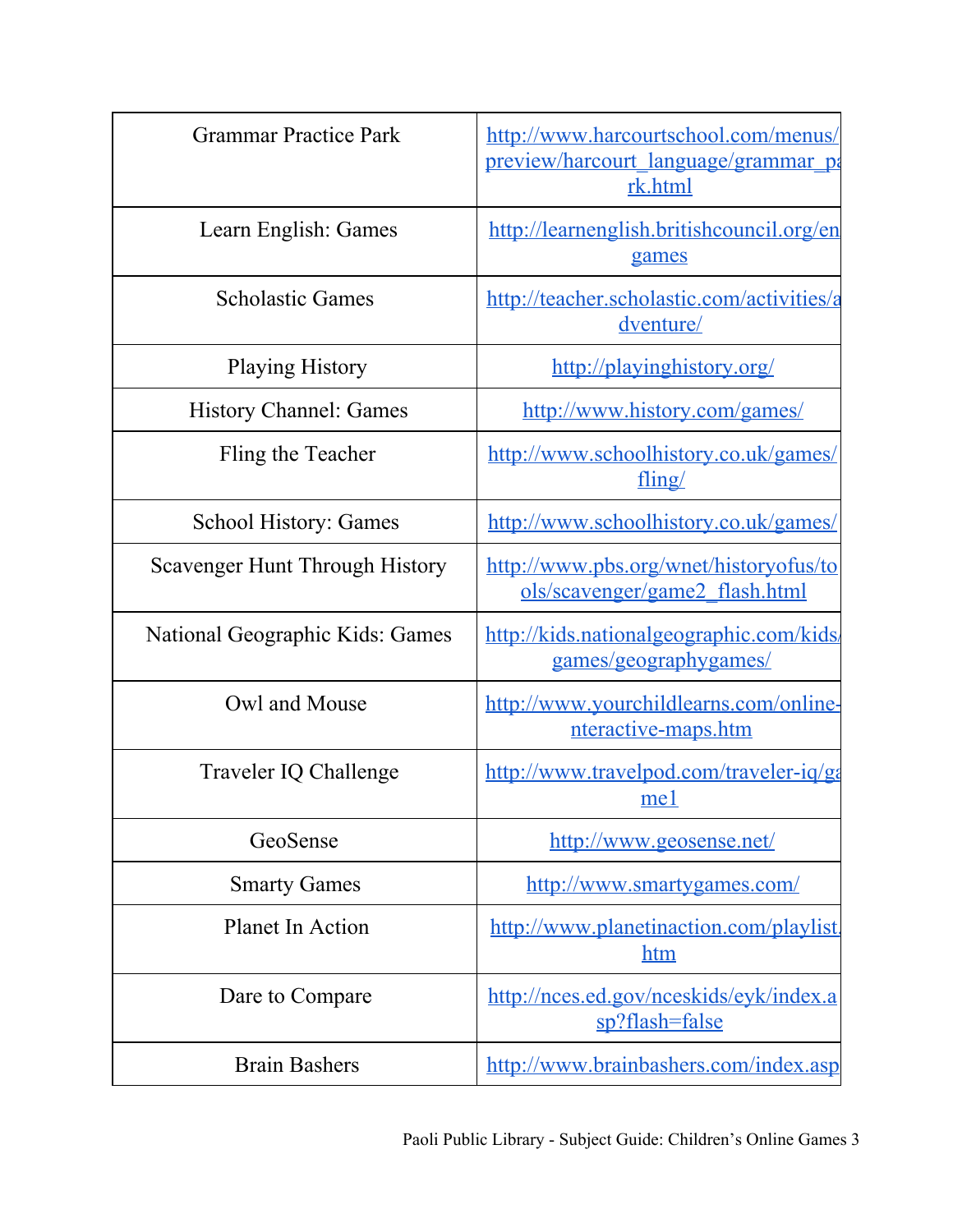| Discovery Channel: Games             | http://games.dsc.discovery.com/                                           |
|--------------------------------------|---------------------------------------------------------------------------|
| Kids Spell                           | http://www.kidsspell.com/                                                 |
| Kids Know It Network                 | http://www.kidsknowit.com/                                                |
| Spin and Spell                       | http://www.spinandspell.com/                                              |
| Gamesgames.com                       | http://www.gamesgames.com/games/sp<br>elling/spelling.html                |
| <b>Spelling City</b>                 | http://www.spellingcity.com/                                              |
| Catch the Spelling                   | http://www.manythings.org/cts/                                            |
| Read Write Think: Crossword          | http://www.readwritethink.org/files/reso<br>urces/interactives/crossword/ |
| <b>Online Crossword Puzzle Maker</b> | http://www.puzzle-maker.com/CW/                                           |
| <b>Armored Penguin Crossword</b>     | http://www.armoredpenguin.com/cross<br>word/                              |
| edHelper                             | http://edhelper.com/crossword_free.ht<br>m                                |
| Quiz-Tree                            | http://www.quiz-tree.com/index.html                                       |
| Multiplication.com                   | http://www.multiplication.com/games/a<br><u>-games</u>                    |
| <b>Math Cats</b>                     | http://www.mathcats.com/index.html#c<br>ontents                           |
| HandiPoints                          | http://handipoints.com/index.php                                          |
| <b>Novel Games</b>                   | http://www.novelgames.com/en/                                             |
| <b>StarFall</b>                      | http://www.starfall.com/                                                  |
| ABCYa                                | http://www.abcya.com/                                                     |
| <b>Sheppard Software</b>             | http://www.sheppardsoftware.com/teac<br>hers.htm                          |

Paoli Public Library - Subject Guide: Children's Online Games 4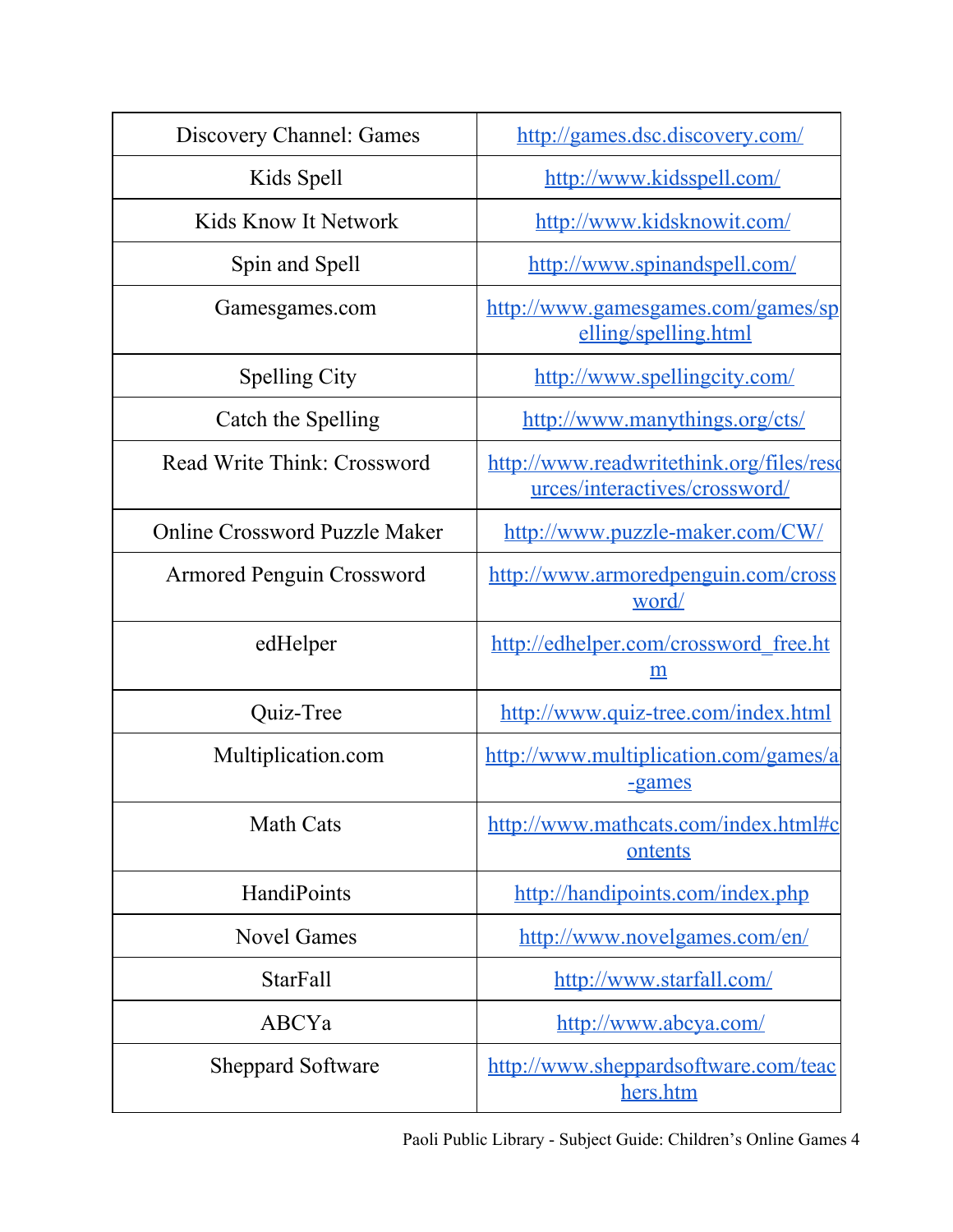| Decimal Squares Interactive Games | http://www.decimalsquares.com/dsGa<br>mes/                                     |
|-----------------------------------|--------------------------------------------------------------------------------|
| CSI: Web Adventures               | http://forensics.rice.edu/index.html                                           |
| <b>Shedd Aquarium Games</b>       | http://sea.sheddaquarium.org/sea/                                              |
| Kids Past                         | http://www.kidspast.com/world-history/<br>index.php                            |
| <b>Viking Quest Game</b>          | http://www.bbc.co.uk/history/ancient/vi<br>kings/launch gms viking quest.shtml |
| Crayola Kids                      | http://www.crayola.com/kids-playzone/                                          |
| <b>Rainbow Brite</b>              | http://www.hallmark.com/online/rainbo<br>w-brite/                              |
| Bella Sara                        | http://www.bellasara.com/                                                      |
| Kideos: Videos for Kids           | http://www.kideos.com/                                                         |
| Discovery Kids                    | http://kids.discovery.com/                                                     |
| <b>Story Bird</b>                 | http://storybird.com/                                                          |
| We Make Stories                   | http://wemakestories.com/                                                      |
| Kerpoof                           | http://www.kerpoof.com/                                                        |
| <b>Amazing Reef Movie Maker</b>   | http://sea.sheddaquarium.org/sea/intera<br>ctive_module.asp?id=20              |
| Meet Me at the Corner             | http://www.meetmeatthecorner.org/                                              |
| My Pop Studio                     | http://www.mypopstudio.com/                                                    |
| Fresh Brain                       | http://www.freshbrain.org/                                                     |
| <b>Creating Music</b>             | http://www.creatingmusic.com/                                                  |
| Comic Life                        | http://comiclife.com/                                                          |
| Pixton                            | http://www.pixton.com/                                                         |

Paoli Public Library - Subject Guide: Children's Online Games 5